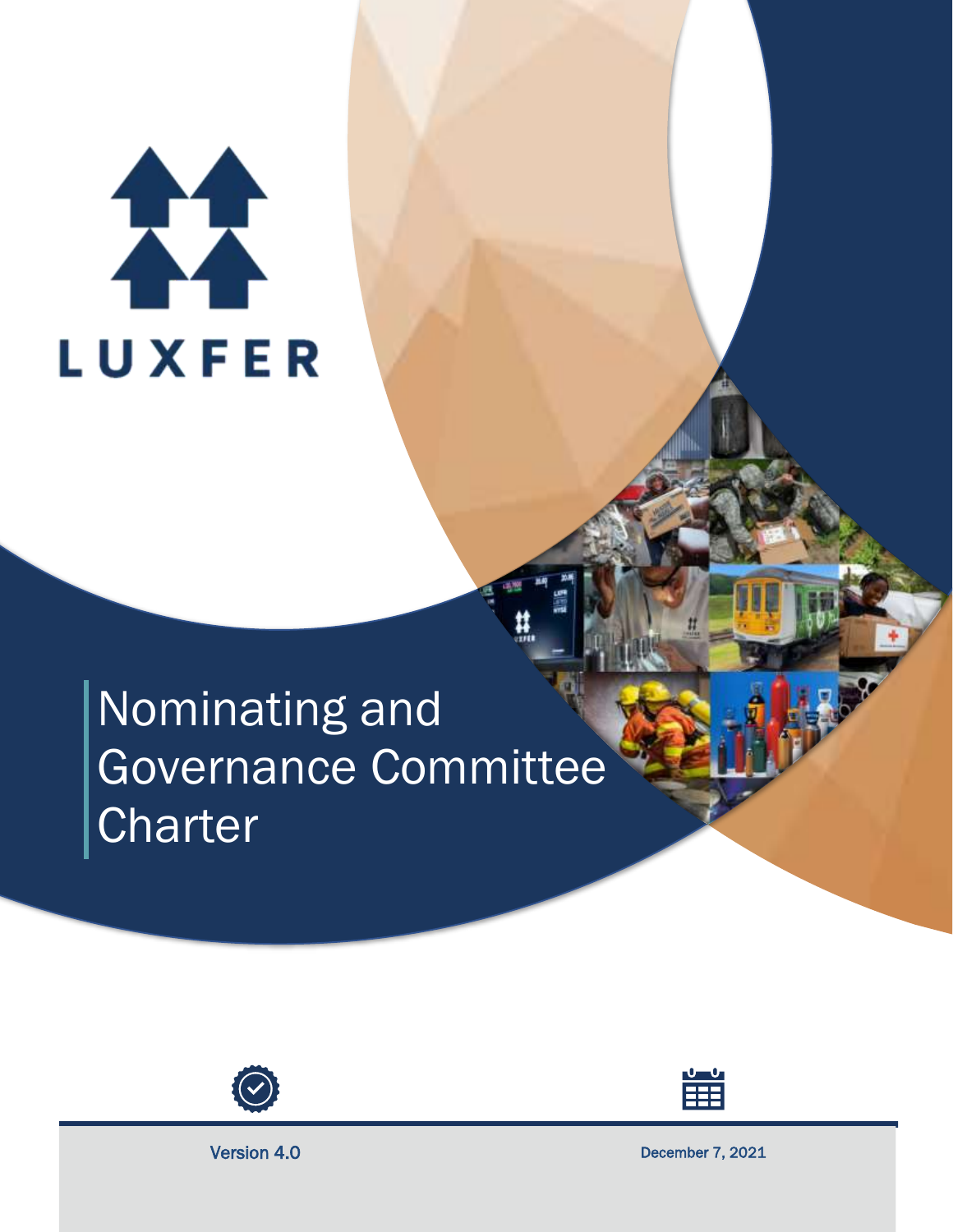# 1.0 PURPOSE

1.1 The Nominating and Governance Committee (the "Committee") is a standing committee of the Board of Directors of Luxfer Holdings PLC (the "Board"). The purpose of the Committee is to oversee the Board and management of Luxfer Holdings PLC (the "Company") and to play a leadership role in the Company's corporate governance. More specifically, the Committee is involved in (i) evaluating the Board and its skillset, identifying individuals qualified to join the Board (consistent with criteria set out in the Corporate Governance Guidelines and provided by the Board), and making recommendations as appropriate; (ii) recommending whether incumbent Directors should stand for re-election to the Board; (iii) providing recommendations to the Board relating to specific committee membership by Board members; (iv) developing and recommending corporate governance principles applicable to the Board and the Company's employees; (v) providing oversight of management succession planning; and (vi) overseeing the Company's organizational structure and compliance with policies, NYSE listing standards, U.S. Securities and Exchange Commission ("SEC") regulations governing domestic issuers, and other applicable law.

# 2.0 COMPOSITION

- 2.1 The Nominating and Governance Committee shall consist of three or more Directors. Each member of the Committee ("Member") shall be independent, as determined by the Board, in accordance with the rules of the New York Stock Exchange ("NYSE") and any additional requirements the Board deems appropriate (an "Independent Director"). The Board Chair may be a Member of the Committee if he or she is an Independent Director. Desirable qualifications in Committee Members include experience in corporate governance, business or personnel management, human resources management, and organizational behavior.
- 2.2 The Board appoints Members in consideration of recommendations made by the Committee. Members may serve on the Committee for a period of up to three years, which may be extended for two additional three-year periods, provided the Director still meets the criteria for membership of the Committee, or until earlier resignation. The Board may remove any Member from the Committee at any time, with or without cause.
- 2.3 The Board shall appoint a Member to serve as Committee Chair, who shall be an Independent Director and not the current Board Chair.

## 3.0 ATTENDANCE AT COMMITTEE MEETINGS

3.1 Only Members of the Committee have the right to attend Committee meetings. However, other Directors, the Chief Executive Officer ("CEO"), members of management and, where relevant, appropriate external advisors may attend Committee meetings by invitation of the Committee.

# 4.0 DUTIES, RESPONSIBILITIES AND AUTHORITY

4.1 The Committee shall have the below-listed responsibilities and duties. In conducting such responsibilities, the Members shall give due regard to the comments and recommendations of the U.K. Corporate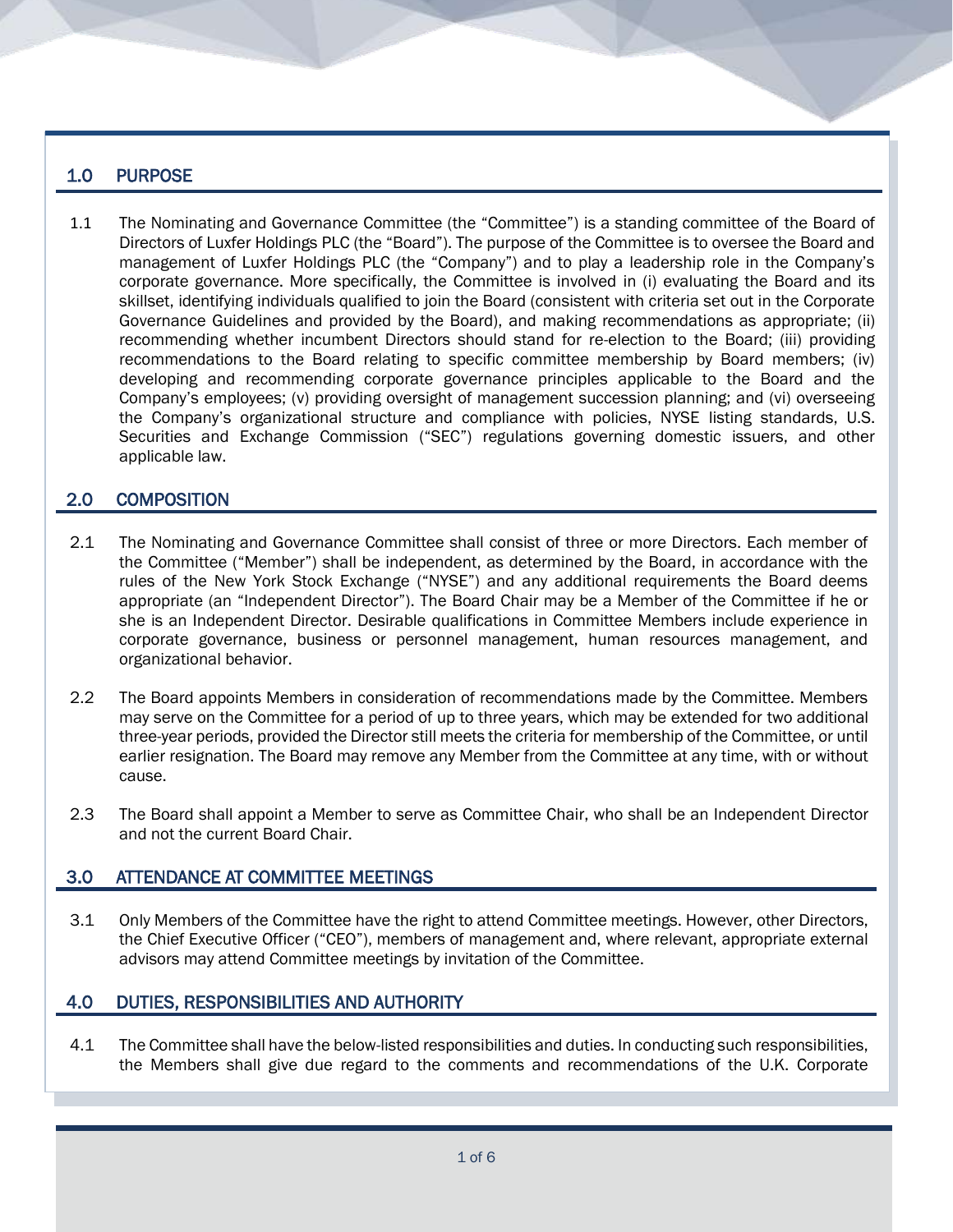Governance Code, the NYSE Listed Company Manual, and SEC regulations governing domestic issuers, as well as any other applicable rules or guidance insofar as they are applicable to the Company.

- (A) *Identification of New Director Candidates.* The Committee shall identify individuals believed to be qualified for Board membership and recommend such candidates to the Board to fill new or vacant positions. In recommending candidates, the Committee shall consider factors it deems relevant, consistent with criteria set out in the Corporate Governance Guidelines and provided by the Board. These factors may include skill, diversity, personal and professional integrity, experience with organizations of comparable structure and industry, and the candidate's qualifications in relation to the Board's current deficiencies. Additionally, the Committee shall review any legitimate candidates recommended by outside parties, as well as shareholder proposals relating to any candidate's nomination by shareholders. The Committee shall evaluate all potential candidates in the same manner, regardless of the recommendation's source.
- (B) *Evaluation of Incumbent Directors.* The Committee shall evaluate whether an incumbent Director should stand for election or re-election at the Annual General Meeting. The Committee shall consider the "Retirement of Directors by Rotation" provision contained in the Company's Articles of Association, the Director's performance as a Board member, and the value of their continued service. The Committee will make recommendations to the Board, and any final decision is subject to Board approval.
- (C) *Vacant Position Recommendations.* If a vacancy of the Board or any Board committee arises, or if the CEO or CFO position becomes vacant, the Committee shall identify candidates and make recommendations in order to assist the Board in filling such vacancy. In doing so, the Committee shall evaluate the balance of skills, knowledge, and experience on the Board or management team, as appropriate, before an appointment is made, and based on such evaluation, prepare a description of the role, capabilities, and time commitment required for a particular appointment.
- (D) *Committee Member Recommendations.* The Committee shall recommend candidates for appointment to the Company's standing committees in accordance with the terms set forth in the committees' charters, with due consideration of legal and listing requirements and such other factors as it deems appropriate. The Committee shall review committee assignments and designation of committee chairs at least once every three years. In conducting such review, the Committee shall consider the benefits of periodic rotation of committee members; the importance of experience, continuity, and fresh perspective in committee service under the given circumstances; and the Directors' commitments, expertise, and interest in serving on specific committees or as a committee chair. Following this review, the Committee shall make recommendations to the Board as appropriate.
- (E) *Appointment of the Chair.* The Committee shall assist the Board in appointing the Board Chair. The Committee shall prepare a role description, including the capabilities and time commitment expected of the Board Chair; make inquiries as to a proposed Chair's significant commitments; disclose those commitments to the Board; and monitor any changes in the Chair's significant commitments. The Committee shall review the Board Chair position at least once every three years. In conducting such review, the Committee shall consider the benefits of periodic rotation of the Board Chair; the importance of experience, continuity, and effective Board leadership under the given circumstances; and the Directors' commitments, expertise, and interest in serving as Board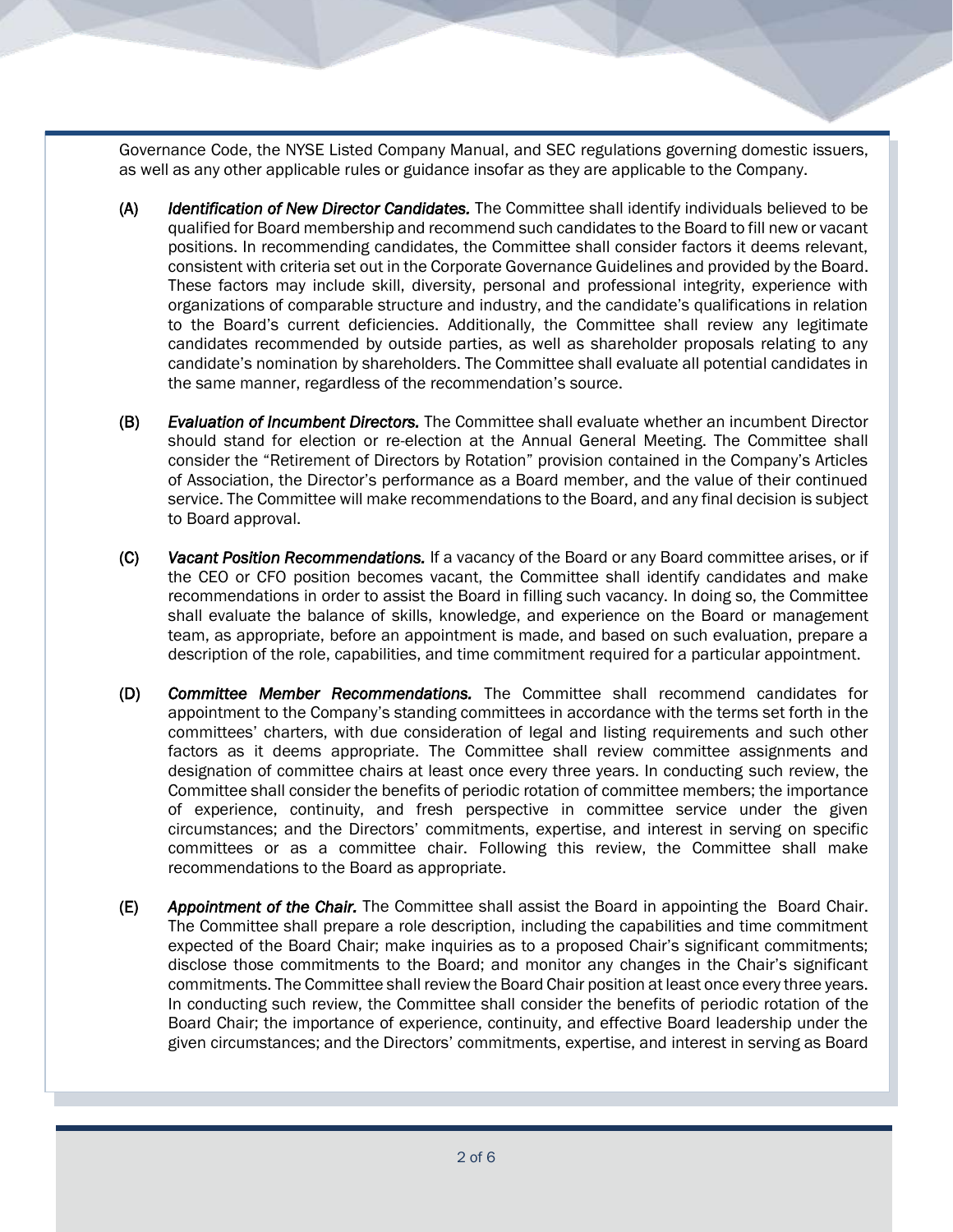Chair. Following this review, the Committee shall make recommendations to the Board as appropriate.

- (F) *Incumbent Director Monitoring.* As appropriate, the Committee shall investigate and make recommendations to the Board (at any time) in relation to a Director's continuation in office, including the suspension or termination of service of an Executive Director as an employee of the Company, subject to applicable law and provisions of any service contract.
- (G) *Development and Oversight of Annual Board Evaluation.* The Committee shall develop, subject to approval by the Board, a process for the annual evaluation of the Board and its committees. Additionally, the Committee shall oversee the administration of this annual evaluation.
- (H) *Corporate Governance Oversight.* At least annually, the Committee shall review the Company's corporate governance structure and processes; its relevant policies (in accordance with the Board's Reservation of Powers); and its Corporate Governance Guidelines. The Committee shall consider the Board's organization, composition, membership terms, committee composition, meeting structure, and time commitments of Non-Executive Directors. Additionally, the Committee shall oversee the review and update of the Code of Ethics and Business Conduct, Corporate Governance Guidelines, and other relevant Company policies. The Committee shall make recommendations to the Board as appropriate.
- (I) *Compliance Oversight.* The Committee shall review and monitor the implementation and effectiveness of the Company's compliance and ethics program. At least annually, the Committee shall receive from the Company's Legal Department and management team an update on the Company's compliance program. The Committee shall specifically address issues involving compliance with the Code of Ethics and Business Conduct; Company policies; and NYSE listing standards, SEC regulations governing domestic issuers, and other applicable law. Additionally, the Committee shall meet periodically with the Legal Department to review the material legal affairs of the Company. If significant litigation or regulatory matters arise during the year, those matters shall be brought to the attention of the Committee at its next regularly scheduled meeting. Further, any complaints received by the Company in relation to ethics or compliance matters, including complaints received in accordance with the Company's whistleblowing procedures, shall be brought to the attention of the Committee, either at its next regularly scheduled meeting or sooner if the circumstances so require. For the avoidance of doubt, the Committee shall not receive complaints related to accounting, internal accounting controls, auditing, and financial or auditing compliance matters, which shall be the responsibility of the Audit Committee. However, the Committee shall be responsible for monitoring and receiving reports of all other compliance matters and any violations of the Code of Ethics and Business Conduct. The Committee, with final approval from the Board, shall have responsibility for determining whether and on what terms to grant any Director or Executive Officer a waiver as to the Company's Code of Ethics and Business Conduct. At each Committee meeting, the Company Secretary, or their designee, shall report to the Committee on any such matters in which the Committee is not already informed. The Committee shall report and make recommendations to the Board on such matters as appropriate.
- (J) *Assistance in Succession Planning.* The Committee shall develop and recommend to the Board for approval a succession plan for both Executive and Non-Executive Directors (particularly in relation to the key roles of Board Chair, CEO, and CFO). The Committee shall review the succession plan periodically with the CEO and recommend to the Board any changes and any candidates for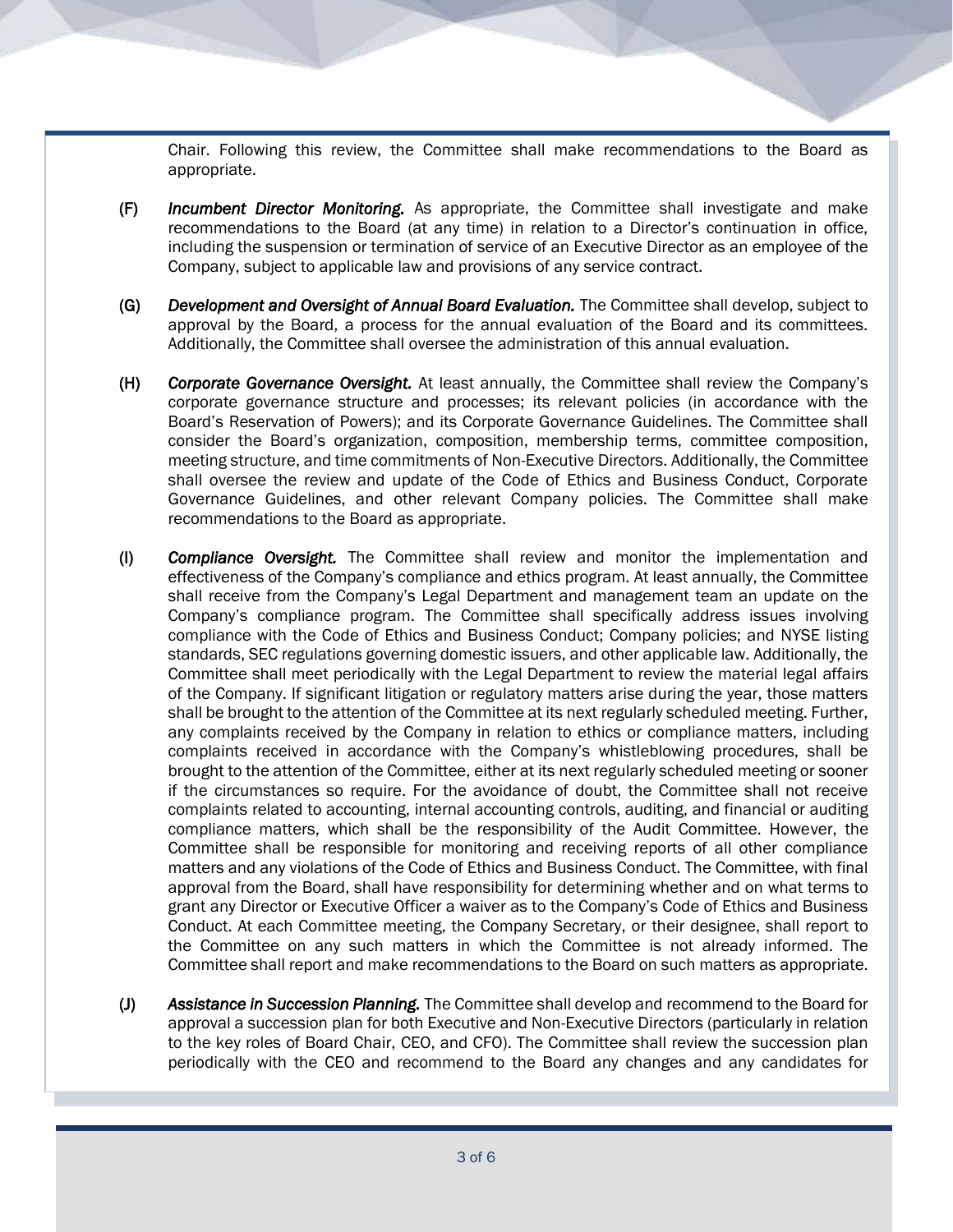succession under such plan. Additionally, the Committee shall review the Company's management succession plan and ensure its adequacy, taking into account the Company's challenges and opportunities, as well as what skills will be needed within the Company in the future.

- (K) *Review of Annual Disclosure.* The Committee shall review and discuss with management the annual disclosure, particularly the disclosure included in the Company's proxy statement that relates to the Company's corporate governance, the operations of the Board and its committees, and Director independence. Following its review, the Committee shall recommend that this disclosure be approved by the Board.
- (L) *Oversight of Director Orientation and Education.* The Committee shall oversee and assist in the administration of Director orientation. Additionally, the Committee shall monitor the continued education of Directors.
- (M) *Access to External Advisors.* The Committee shall have the authority, in its sole discretion, to select, retain, and obtain the advice of a director search firm, outside counsel, and such other advisors as it deems necessary to assist with the execution of its duties and responsibilities as set forth in this Charter. The Committee shall set the compensation, which shall be reasonable, and oversee the engagement of such advisors. The Committee shall receive appropriate funding from the Company, as determined by the Committee in its capacity as a committee of the Board, for the payment of compensation to its external advisors. All external advisors shall be independent, as determined in the discretion of the Committee.
- (N) *Delegation.* The Committee shall have the authority to delegate any of its responsibilities, along with the authority to take action in relation to such responsibilities, to a subcommittee comprised of one or more Committee Members, as the Committee may deem appropriate in its sole discretion*.*
- (O) *Other Delegated Responsibilities.* The Committee shall also carry out such other duties that may be delegated to it by the Board from time to time.

## 5.0 STRUCTURE AND OPERATIONS

- 5.1 The Committee shall meet at least twice per year at such times and places as it deems necessary to fulfill its responsibilities. A minimum notice period of five days should be given for any meetings that are required and which do not occur in conjunction with the Board meeting schedule. If the matter is urgent and cannot wait until the next regular meeting of the Committee, the Articles of Association provision entitled "Resolution In Writing" shall apply, construing references to Directors as references to Members and references to the Board as references to the Committee.
- 5.2 A quorum at any Committee meeting shall be at least two Members. All determinations of the Committee shall be made by a majority of its Members present at a meeting duly called or held, except as specifically provided herein (or where only two Members are present, by unanimous vote).
- 5.3 The Company Secretary, or their nominee, shall act as secretary to the Committee (the "Secretary"). At meetings where the Committee desires to discuss matters confidentially, a Member shall carry out the functions of the Secretary.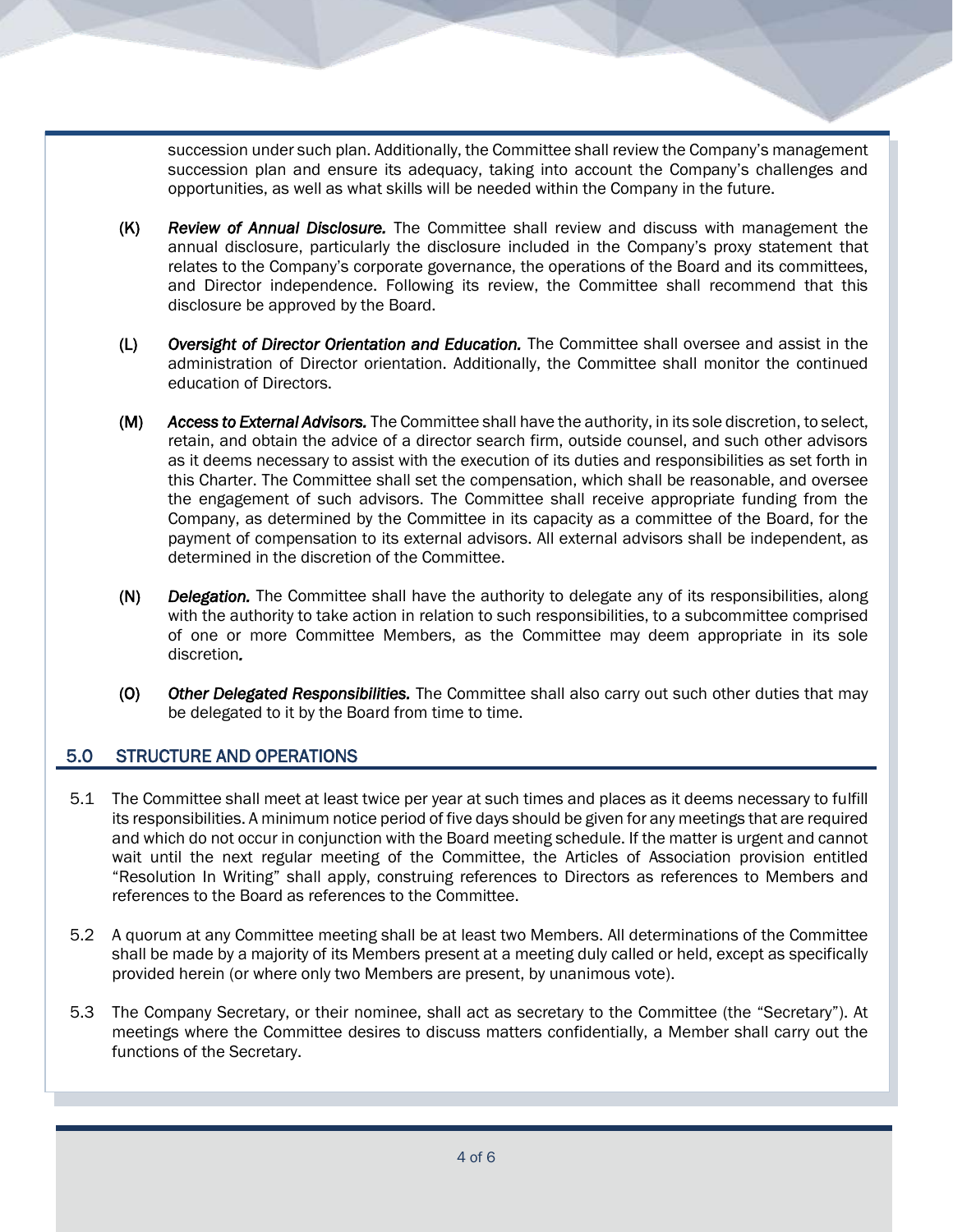- 5.4 The Secretary, in conjunction with the Committee Chair, shall draw up an agenda, which shall be circulated to the Members, together with materials relating to the subject matter of each meeting, prior to each meeting.
- 5.5 Minutes for all meetings of the Committee shall be prepared to document the Committee's discharge of its responsibilities. The minutes shall be circulated in draft form to all Committee Members to ensure an accurate final record, approved at a subsequent meeting of the Committee, and distributed periodically to the Board. Provided however, in situations involving a conflict of interest, minutes shall not be circulated to a Director who is conflicted, unless such minutes are appropriately redacted.
- 5.6 Any Director whose performance is to be discussed at a Committee meeting should not attend such meeting unless specifically invited by the Committee. Any Committee Member may be excused from a meeting to permit the remaining Members to act on any matter in which such Member's participation is not appropriate.
- 5.7 The Committee Chair shall report formally to the Board on the Committee's proceedings after each meeting on all matters within its duties and responsibilities. The Committee shall make recommendations to the Board, as it deems appropriate, on any area within its remit where action or improvements are needed.
- 5.8 To the extent that this Charter does not specify otherwise, the Committee is governed by the same rules regarding meetings (including meetings in person or by telephone or other similar communication equipment), action without meetings, notice, waiver of notice, quorum, and voting requirements as are applicable to the Board.
- 5.9 The Committee shall review this Charter annually and recommend any proposed changes to the Board for approval.

## 6.0 PERFORMANCE EVALUATION

6.1 The Committee shall conduct an annual evaluation of the performance of its duties under this Charter and shall present the results of the evaluation to the Board. The Committee shall conduct this evaluation in such manner as it deems appropriate.

## 7.0 PUBLICATION OF CHARTER

7.1 Consistent with NYSE listing standards, this Charter shall be made available on the Company's website.

#### 8.0 ATTENDANCE AT THE ANNUAL GENERAL MEETING

8.1 The Committee Chair should attend the Annual General Meeting to answer any shareholder questions on the activities of the Committee.